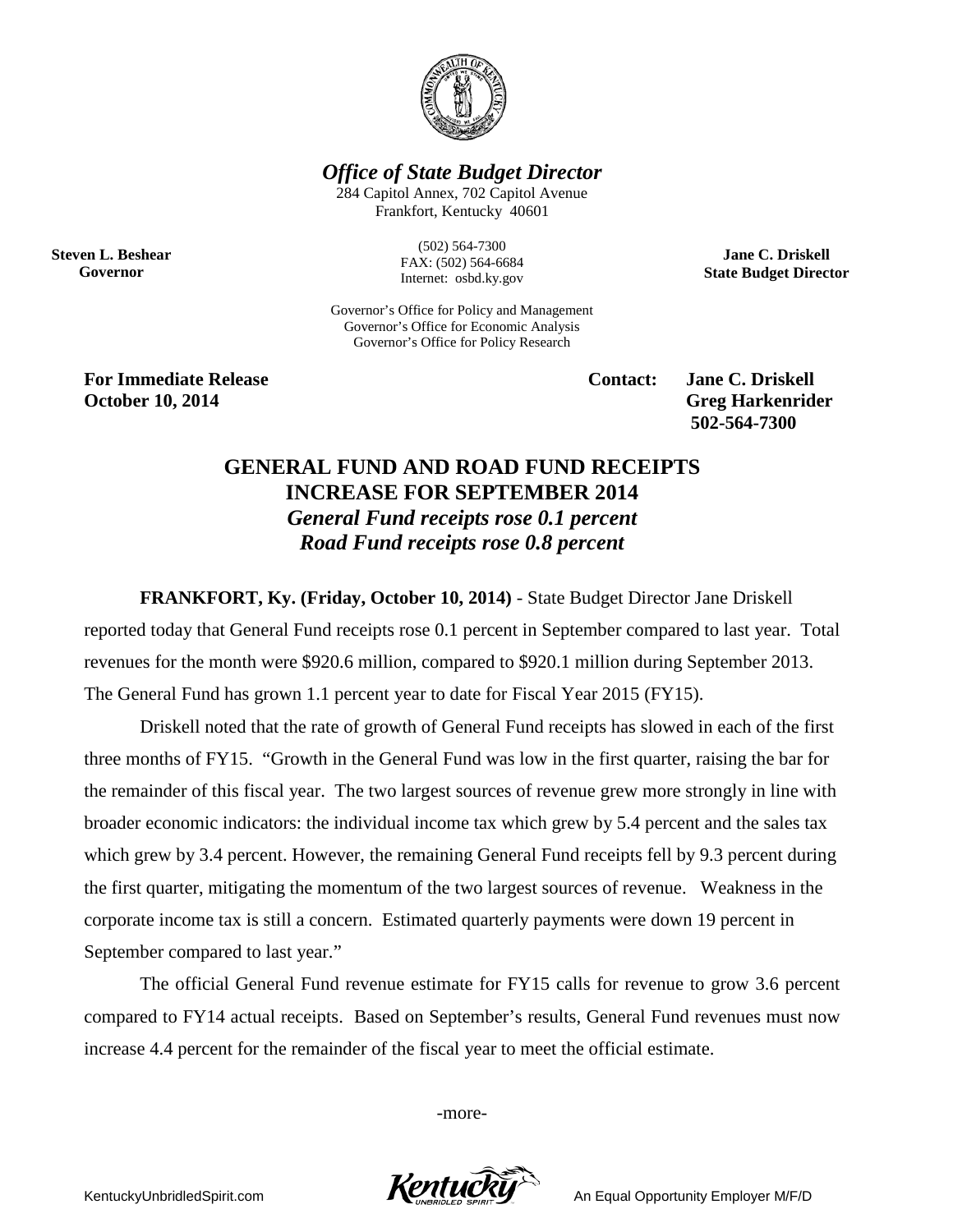Among the major accounts:

- Individual income tax receipts increased 2.4 percent as each of the principal components (withholding, net returns and estimated payments) increased. Year-to-date collections are up 5.4 percent.
- Sales tax revenues grew 1.4 percent in September and have increased 3.4 percent for the year.
- Corporation income tax receipts increased 2.2 percent for the month but are down 25.7 percent in the first three months of the year.
- Cigarette tax collections fell 12.5 percent and have declined 3.5 percent for the first three months of the fiscal year.
- Property tax receipts declined 42.5 percent in September and are down 20.0 percent for the year (due mainly to timing issues).
- Coal severance tax receipts fell 5.1 percent. Receipts year-to-date are down 5.0 percent.
- Lottery revenues increased 12.1 percent to \$18.5 million. For the first quarter, collections are up 7.2 percent.

Road Fund receipts grew 0.8 percent in September with revenues of \$138.3 million.

Weaknesses in motor vehicle usage tax receipts continue to hamper overall Road Fund growth.

Motor fuels tax receipts have been affected primarily by a decline in taxable gallons. Motor vehicle usage tax receipts have been affected by the new car trade-in credit as expected.

The official Road Fund revenue estimate calls for a 0.9 percent decrease in receipts for the entire fiscal year (FY15). Based on year-to-date collections, revenues can decrease 1.8 percent for the remainder of the fiscal year and still meet the estimate.

Among the accounts:

- Motor fuels collections grew 2.7 percent in September and have grown 1.6 percent for the year.
- Motor vehicle usage collections decreased 1.7 percent. Year-to-date collections are down 0.5 percent.
- License and privilege tax receipts grew 3.5 percent in September. For the first three months of the fiscal year, receipts are up 6.8 percent.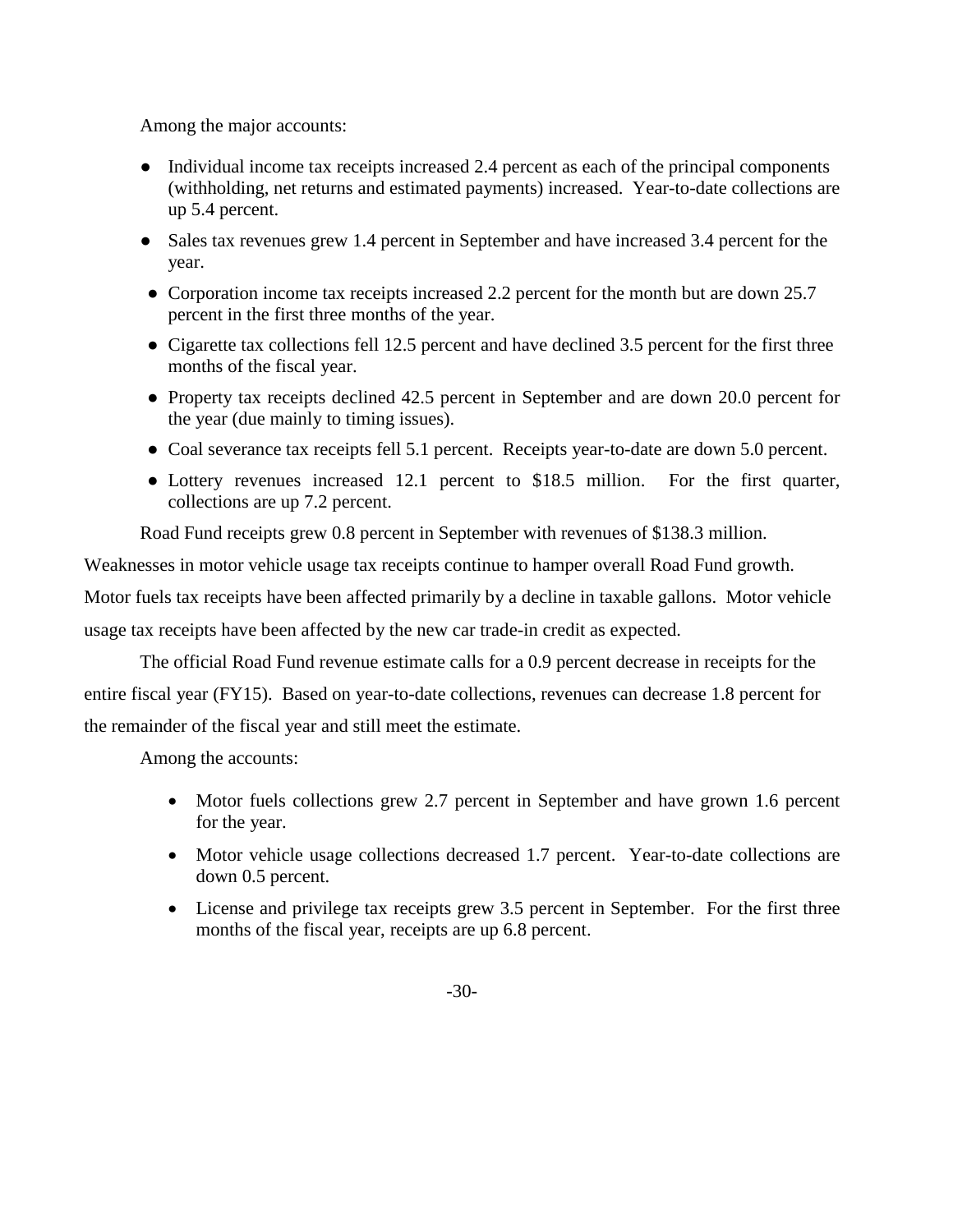## KENTUCKY STATE GOVERNMENT REVENUE 1. GENERAL FUND REVENUE

|                                                       |                                | <b>SEPTEMBER</b>               |                  | <b>JULY THROUGH SEPTEMBER</b>      |                                    |                  |
|-------------------------------------------------------|--------------------------------|--------------------------------|------------------|------------------------------------|------------------------------------|------------------|
|                                                       | 2014                           | 2013                           | % Change         | FY 2015                            | FY 2014                            | % Change         |
| <b>TOTAL GENERAL FUND</b><br><b>Tax Receipts</b>      | \$920,576,619<br>\$896,345,092 | \$920,089,098<br>\$898,318,884 | 0.1%<br>$-0.2\%$ | \$2,298,442,089<br>\$2,215,365,811 | \$2,274,371,371<br>\$2,199,470,101 | 1.1%<br>0.7%     |
| Sales and Gross Receipts                              | \$330,720,429                  | \$328,459,979                  | 0.7%             | \$951,766,270                      | \$925,913,669                      | 2.8%             |
| <b>Beer Consumption</b>                               | 552,406                        | 553,757                        | -0.2%            | 1,703,057                          | 1,645,641                          | 3.5%             |
| <b>Beer Wholesale</b>                                 | 5,346,792                      | 4,918,986                      | 8.7%             | 16,191,083                         | 15,629,990                         | 3.6%             |
| Cigarette                                             | 17,006,434                     | 19,437,463                     | $-12.5%$         | 57,261,379                         | 59,321,186                         | $-3.5%$          |
| <b>Distilled Spirits Case Sales</b>                   | 9,765                          | 10,253                         | $-4.8%$          | 32,077                             | 31,410                             | 2.1%             |
| <b>Distilled Spirits Consumption</b>                  | 923,719                        | 972,045                        | $-5.0%$          | 3,054,600                          | 3,017,521                          | 1.2%             |
| <b>Distilled Spirits Wholesale</b>                    | 2,569,886                      | 2,629,214                      | $-2.3%$          | 8,513,571                          | 8,099,634                          | 5.1%             |
| Insurance Premium                                     | 33,708,472                     | 33,198,705                     | 1.5%             | 34,025,646                         | 33,549,607                         | 1.4%             |
| Pari-Mutuel                                           | 258,990                        | 209,111                        | 23.9%            | 653,734                            | 832,213                            | $-21.4%$         |
| Race Track Admission                                  | 0                              | 16.016                         | $-100.0%$        | 74,316                             | 93,393                             | $-20.4%$         |
| Sales and Use                                         | 261,597,016                    | 257,906,214                    | 1.4%             | 804,538,576                        | 778,109,121                        | 3.4%             |
| Wine Consumption                                      | 216,070                        | 334,374                        | $-35.4%$         | 710,056                            | 778,066                            | $-8.7%$          |
| Wine Wholesale                                        | 1,205,545                      | 1,199,661                      | 0.5%             | 3,757,048                          | 3,486,011                          | 7.8%             |
| <b>Telecommunications Tax</b>                         | 5,259,311                      | 5,405,419                      | $-2.7%$          | 15,693,787                         | 15,983,293                         | $-1.8%$          |
| <b>Other Tobacco Products</b>                         | 2,066,024                      | 1,668,480                      | 23.8%            | 5,557,017                          | 5,335,523                          | 4.2%             |
| Floor Stock Tax                                       | 0                              | 281                            | $-100.0%$        | 324                                | 1,061                              | -69.5%           |
|                                                       | \$49,031,283                   | \$53,476,795                   | $-8.3%$          | \$105,067,862                      | \$114,780,056                      | $-8.5%$          |
| License and Privilege<br>Alc. Bev. License Suspension | 72,950                         | 30,358                         | 140.3%           | 127,080                            | 86,192                             | 47.4%            |
| Coal Severance                                        | 16,951,620                     | 17,859,932                     | $-5.1%$          | 48,773,776                         | 51,328,611                         | $-5.0%$          |
| <b>Corporation License</b>                            | 6,142                          | 15,494                         | $-60.4%$         | 85,047                             | 257,638                            | $-67.0%$         |
| Corporation Organization                              | 556                            | 6,635                          | $-91.6%$         | 5,486                              | 8,215                              | $-33.2%$         |
| <b>Occupational Licenses</b>                          | 5,920                          | 9,439                          | $-37.3%$         | 43,024                             | 44,235                             | $-2.7%$          |
| Oil Production                                        | 1,115,736                      | 1,485,095                      | $-24.9%$         | 3,263,335                          | 3,452,773                          | $-5.5%$          |
| Race Track License                                    | 0                              | 0                              | ---              | 95,000                             | 95,000                             | 0.0%             |
| <b>Bank Franchise Tax</b>                             | 42,344                         | 2,407,018                      | $-98.2%$         | (322, 636)                         | 1,179,658                          |                  |
| <b>Driver License Fees</b>                            | 54,770                         | 50,257                         | 9.0%             | 190,450                            | 162,725                            | 17.0%            |
| <b>Minerals Severance</b>                             | 1,627,314                      | 1,790,254                      | $-9.1%$          | 4,500,247                          | 4,620,982                          | $-2.6%$          |
| Natural Gas Severance                                 | 1,634,680                      | 1,316,065                      | 24.2%            | 3,825,390                          | 4,963,497                          | $-22.9%$         |
| <b>Limited Liability Entity</b>                       | 27,519,251                     | 28,506,249                     | $-3.5%$          | 44,481,663                         | 48,580,532                         | $-8.4%$          |
|                                                       |                                |                                |                  |                                    |                                    |                  |
| Income                                                | \$499,627,712                  | \$488,267,158                  | 2.3%             | \$1,093,354,875                    | \$1,081,972,066                    | 1.1%             |
| Corporation                                           | 111,520,631                    | 109,073,285                    | 2.2%             | 112,005,594                        | 150,708,356                        | $-25.7%$<br>5.4% |
| Individual                                            | 388,107,080                    | 379,193,872                    | 2.4%             | 981,349,281                        | 931,263,710                        |                  |
| Property                                              | \$11,777,638                   | \$20,487,473                   | $-42.5%$         | \$44,639,454                       | \$55,813,418                       | $-20.0%$         |
| <b>Building &amp; Loan Association</b>                | $\overline{0}$                 | $\overline{0}$                 | ---              | (498, 150)                         | 5,753                              | ---              |
| General - Real                                        | (22, 588)                      | 24,995                         | $\overline{a}$   | (659, 451)                         | 28,606                             | $---$            |
| General - Tangible                                    | 8,367,026                      | 9,333,699                      | $-10.4%$         | 26,473,143                         | 28,874,841                         | $-8.3%$          |
| Omitted & Delinquent                                  | 3,319,399                      | 6,260,374                      | $-47.0%$         | 4,287,674                          | 7,343,127                          | $-41.6%$         |
| <b>Public Service</b>                                 | 38,257                         | 4,609,431<br>258,973           | $-99.2%$         | 14,955,989                         | 14,936,142                         | 0.1%             |
| Other                                                 | 75,542                         |                                | $-70.8%$         | 80,247                             | 4,624,949                          | -98.3%           |
| Inheritance                                           | \$2,817,953                    | \$4,958,773                    | $-43.2%$         | \$14,960,629                       | \$13,634,679                       | 9.7%             |
| Miscellaneous                                         | \$2,370,078                    | \$2,668,706                    | $-11.2%$         | \$5,576,721                        | \$7,356,213                        | $-24.2%$         |
| <b>Legal Process</b>                                  | 1,391,294                      | 1,527,859                      | -8.9%            | 3,615,250                          | 3,933,671                          | -8.1%            |
| T. V. A. In Lieu Payments                             | 978,784                        | 1,140,847                      | $-14.2%$         | 1,957,567                          | 3,422,542                          | -42.8%           |
| Other                                                 | 0                              | 0                              | ---              | 3,904                              | 0                                  |                  |
| <b>Nontax Receipts</b>                                | \$23,999,473                   | \$21,550,083                   | 11.4%            | \$82,568,460                       | \$74,396,868                       | 11.0%            |
| <b>Departmental Fees</b>                              | 1,213,400                      | 1,510,875                      | $-19.7%$         | 3,355,952                          | 3,652,228                          | $-8.1\%$         |
| <b>PSC Assessment Fee</b>                             | 250                            | 242,287                        | $-99.9%$         | 14,671,193                         | 14,249,716                         | 3.0%             |
| Fines & Forfeitures                                   | 1,873,077                      | 2,046,080                      | $-8.5%$          | 5,703,192                          | 6,209,984                          | $-8.2%$          |
| Income on Investments                                 | (56, 408)                      | (91, 242)                      | ---              | (155, 509)                         | (156,001)                          |                  |
| Lottery                                               | 18,500,000                     | 16,500,000                     | 12.1%            | 52,000,000                         | 48,500,000                         | 7.2%             |
| Sale of NO <sub>x</sub> Credits                       | 4,950                          | 19,375                         | $-74.5%$         | 15,594                             | 39,000                             | $-60.0%$         |
| Miscellaneous                                         | 2,464,205                      | 1,322,709                      | 86.3%            | 6,978,038                          | 1,901,942                          | 266.9%           |
| <b>Redeposit of State Funds</b>                       | \$232,054                      | \$220,130                      | 5.4%             | \$507,819                          | \$504,401                          | 0.7%             |